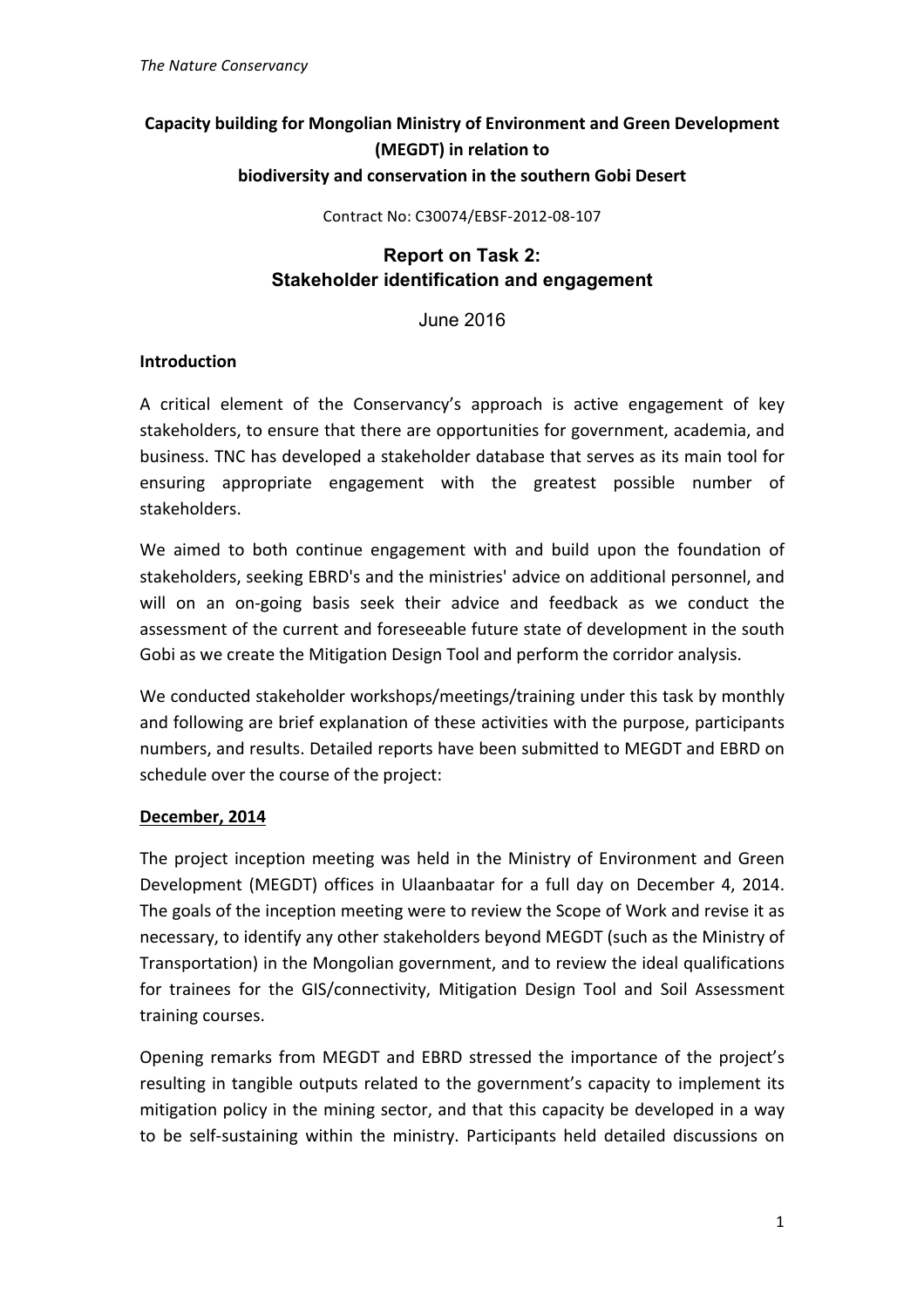each of the project components and revised the scope of work and timing of deliverables in a subsequent exchange of correspondence.

## **March, 2015**

- 1. On 3 March, we reviewed the achievements of the "Core Biodiversity Monitoring Project 2013-2014," which was organized by the Wildlife Conservation Society to discuss their research in the Gobi. The table shows some results of their wildlife study in Southern Gobi. Goitered gazelles with a satellite collar crossed the OT road 37 times, and the Energy Resource road two times. Eleven (11) of 20 khulan with a satellite collar crossed the OT road 100 times, but they passed with disordered routes.
- 2. Additionally, project manager Galbadrakh.D and other staff went to the Gobi and observed that some antelopes came over into the settlement areas due to the water shortage. The Gobi area is now arid and the rate of desertification that is occurring is high. The road connecting Tavan Tolgoi and Sainshand was very active and generating significant dust.
- 3. Project officer Naranzul.B attended a stakeholder meeting to discuss the standardization work for highway and railway areas of Mongolia. This meeting included representatives from the Ministry of Green Development and Tourism, the Ministry of Road and Transportation, WCS, WWF, UNDP, national universities, scientific institutions, private companies, and the Standardization and Metrology Center, among others. Totally 20 people participated this meeting. The purpose of the meeting was to finalize the standardization work for general demands on ungulates crossing along highway and railway by reflecting recommendations and comments of scientists and experts from related organizations. Project staff Pat McGowen (WTI) had provided comments to the draft standard, which were largely incorporated into the updated draft. For example, Sections 6.1, 9.7 and appendix B were edited for consistency. Revisions to section 4.1 also reflected input. Stakeholders disagreed with the types of crossings and discussed needed changes to improve precision of the guidance. We made note of the many other comments and proposals that were discussed in this meeting and look forward to the finalization of the Task Force's work in May.
- 4. The MMDT Web Portal was developed to aid TNC in distributing all information, data and applications produced by this effort.

# **April, 2015**

1. We organized total of 4 trips to 12 soums out of all 14 soums of Dornogobi province and 2 soums of Omnogobi province that were selected with portfolio sites as a result of Gobi ERA. We traveled about 4600 km to verify our ERA result portfolio sites with field data and to introduce the suggested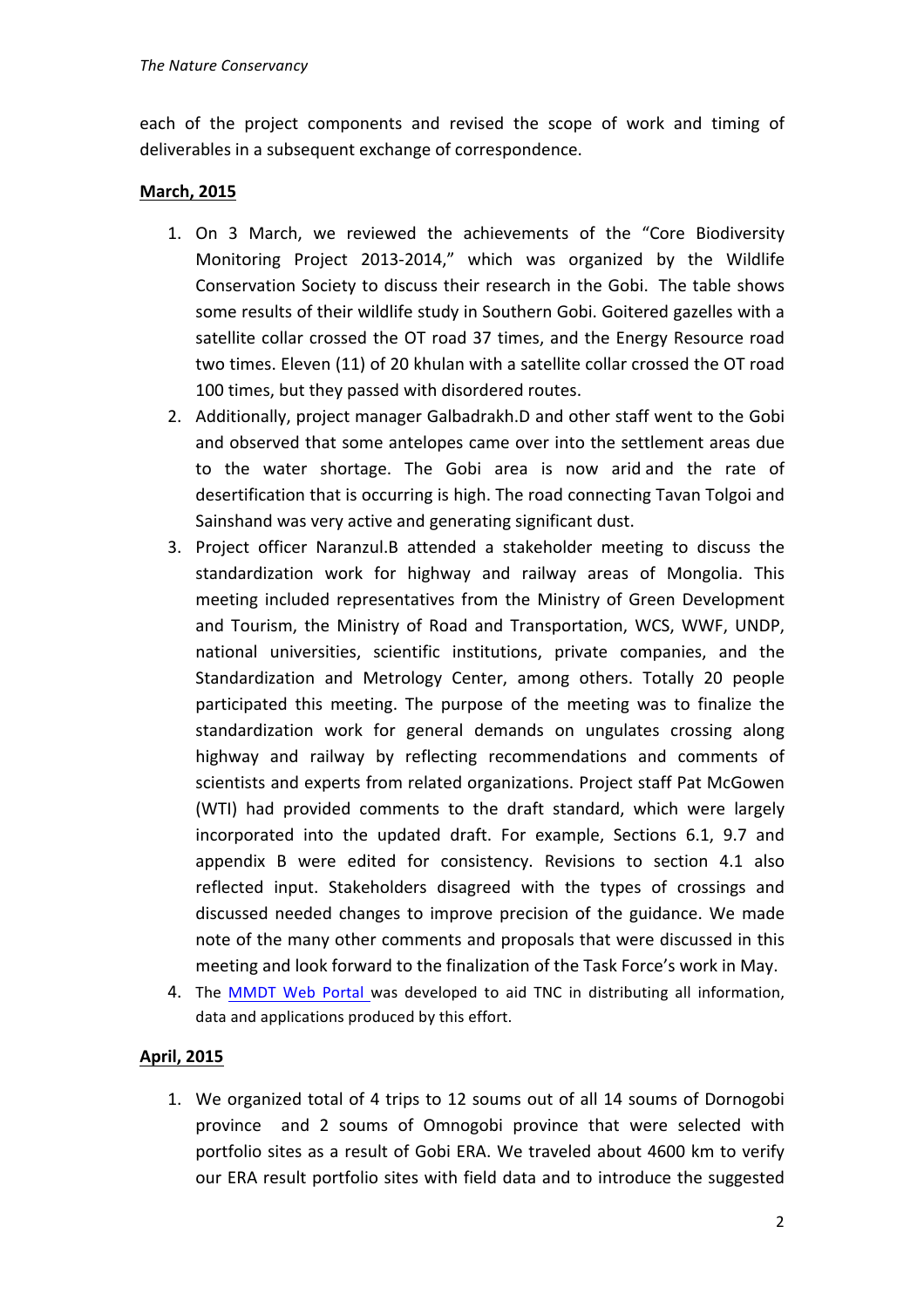portfolios to local soum government and communities to promote benefits and importance of protected areas in the Gobi region, in order to protect habitat for biodiversity. Moreover, these are potential sites for future to implement biodiversity offsets by the mining companies that operate in that area.

EBRD project staff Naranzul also presented about the project funded by EBRD to engage local government staff in the project activities. We met with Directors of Environment and Tourism department and Land Affairs and Urban development administration and other staffs. Tsogtsaikhan from TNC and Oyungerel from Institute of Geography helped soum rangers to develop maps on GIS and Protocol of suggested protected areas based on the Gobi ERA results (Figure 1). As a result of this trip it was clear that capacity building is necessary for local government staff to complete their duties successfully to ensure that the mining companies that operate at their province are following the Biodiversity offset guidelines that was approved by the Ministry.



2. On April 16, TNC Mongolia provided day training to 90 participants from corporations. The training included a demonstration of the website and desktop based mitigation design tool being developed by the project, as well as ArcGIS.

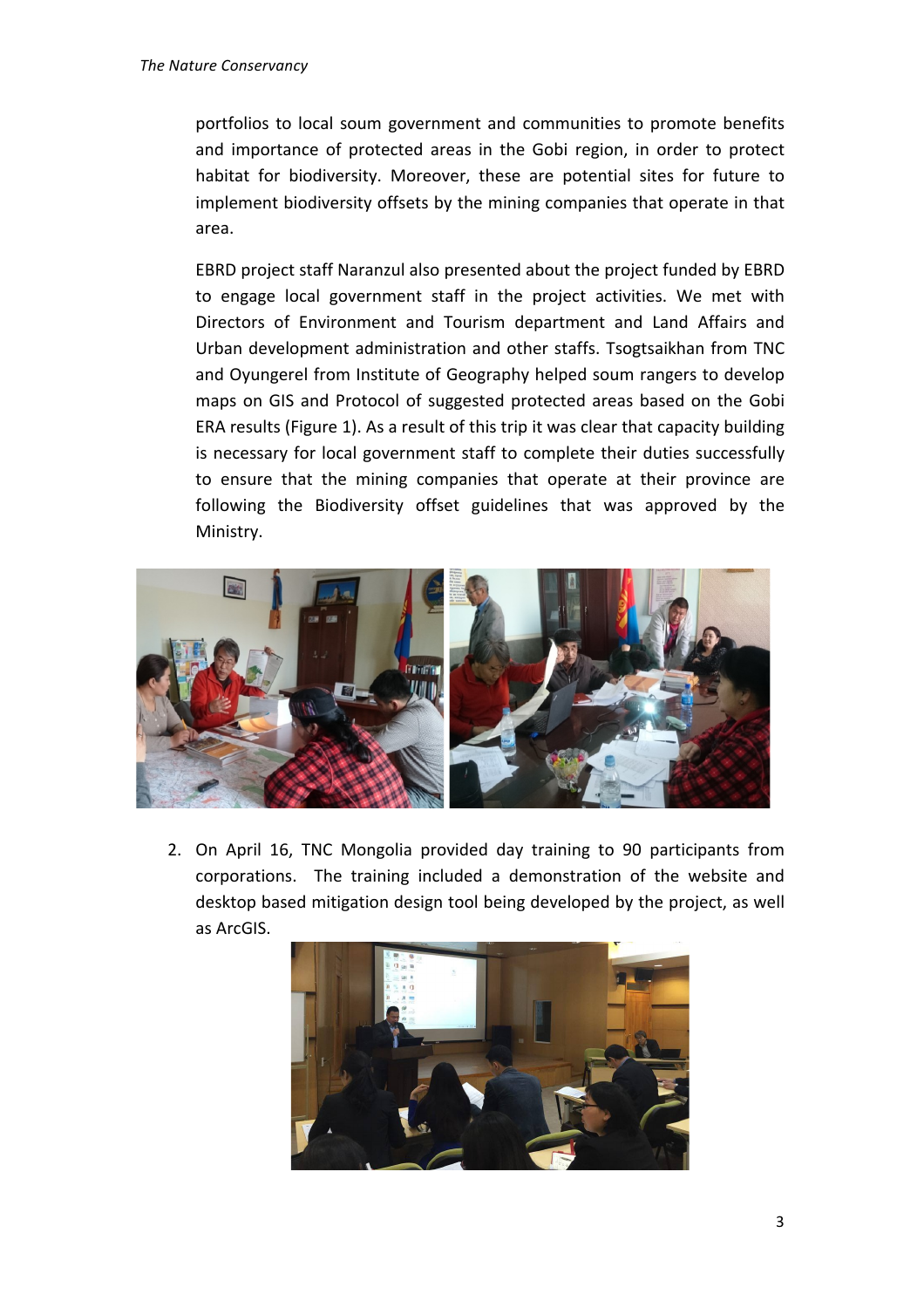Training included topics how to identify impact and offset areas. All participants received the approved version of the Mongolian Offset Guideline but half of them was reading it first time. Most participants said that they have diffiiculty when making mathematical calculation related offset procedure. All participants were satisfied with the training and requested to organize regularly. Especially, they demand the training combined offset procedure and GIS tool.

## **June, 2015**

- 1. An expert review of study design was done by Batsaikhan (NUM mammal biologist) and Lhagvasuren (MAS mammals lab head, gazelle and khulan expert, Mongolia chair of the Convention on Migratory Species). This review narrowed the modeling question and study design. We met with Wildlife Conservation Society staff to discuss collaboration on the connectivity analysis and improving their habitat mapping. We may clarify terms in a Memorandum of Understanding.
- 2. Gala Davaa, Michael Looker (TNC Asia lead for Development by Design), and Mike Heiner participated in two MEGD-EBRD-Mongolian Mining Associationsponsored Mitigation hierarchy and Biodiversity Offset Workshops in late May and early June in Ulan Bator. They gave a presentation on the project, and discussed the mitigation hierarchy and implementation of the Mongolian offset regulations. This conference was attended by wide range of stakeholders including MEGDT, Ministry of Mining, The Asia Foundation, EBRD, Swiss Agency for Development and Cooperation, Oyu Tolgoi LLC and local government representatives, the private sector, NGOs and others.
- 3. Mike Heiner participated in a trans-disciplinary research conference "Building resilience of Mongolian rangelands" organized by Colorado State University, American Centre for Mongolian Studies and some NGOs and gave a presentation on the project.

## **July, 2015**

TNC organized the ArcGIS training by cooperating with Mrs.Bolorchuluun who is a lecturer at the Geographic school, NUM for officers of Environmental Department, Land Affairs Department in Omnogobi province to engage stakeholders of the project. Totally 49 people attended and 32 were from soums.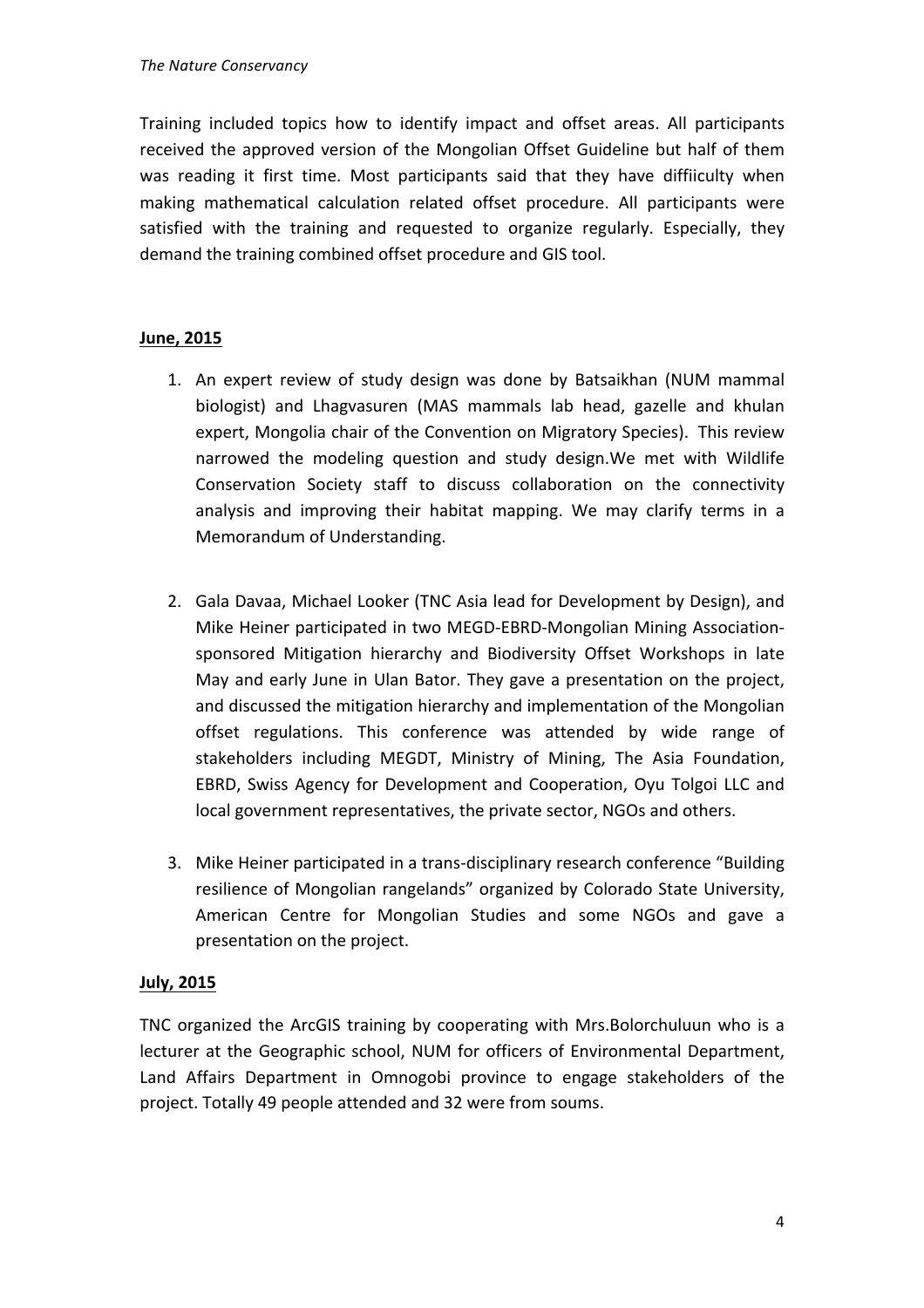

#### **August, 2015**

- 1. Mike Heiner presented the connectivity modeling and training project at CMS conference Aug 25-27 ("Implementing Wildlife-Friendly Measures in Infrastructure Planning and Design in Mongolia"). In addition, Pat McGowen presented at the Conservation of Migratory Species (CMS) workshop. Although there was little feedback during the group question/answer period following the presentation, informal discussions during workshop breaks proved very fruitful. Pat met with Davaanyam Tsedendamba, environmental officer for Mongolian Railways. Pat gained permission to inspect the partially constructed rail lines in the Gobi, and talked about obtaining data on construction details (particularly the cut and fill slopes). Pat met with Enkhtuvshin with WCS and discussed some of their continuing public outreach efforts. He also visited with many international wildlife experts in attendance (Petra Kaczensky, Kirk Olson, Buuveibaatar) and discussed their research work and how that can inform mitigation methods. This workshop was attended by many international organizations such as GIZ, WWF, WCS, WTI, CMS, TNC and academic organizations like Senckenberg & Geothe University Frankfurt, University of Veterinary Medicine, scientists and researchers, Mongolian Academy of sciences, and private sectors that operate in Gobi region.
- 2. We organized a separate meeting for managers and decision makers of big mining companies that operate in Mongolia that are capable of implementing sufficient biodiversity offset. We invited 17 representatives, but 8 participated: Oyu Tolgoi, Boroo Gold, Mongolyn Alt, Bayan-Airag, Theiss, Energy Resources, Sustainability and Offset Consulting firm. The meeting was organized more as a discussion form to talk about Offset guidelines and challenges to implement. We also handout the offset guidelines and received comments from companies to develop the guidelines further.
- 3. TNC staff Joe Kiesecker, Jim Oakleaf, Galbadrakh Davaa and Binderya Oyunbaatar traveled to Tost Uul local PA in Gurvan Tes soum, Omnogobi province to understand the conflicts between the local government and community and the mining operating companies. They met with Orgilmaa.B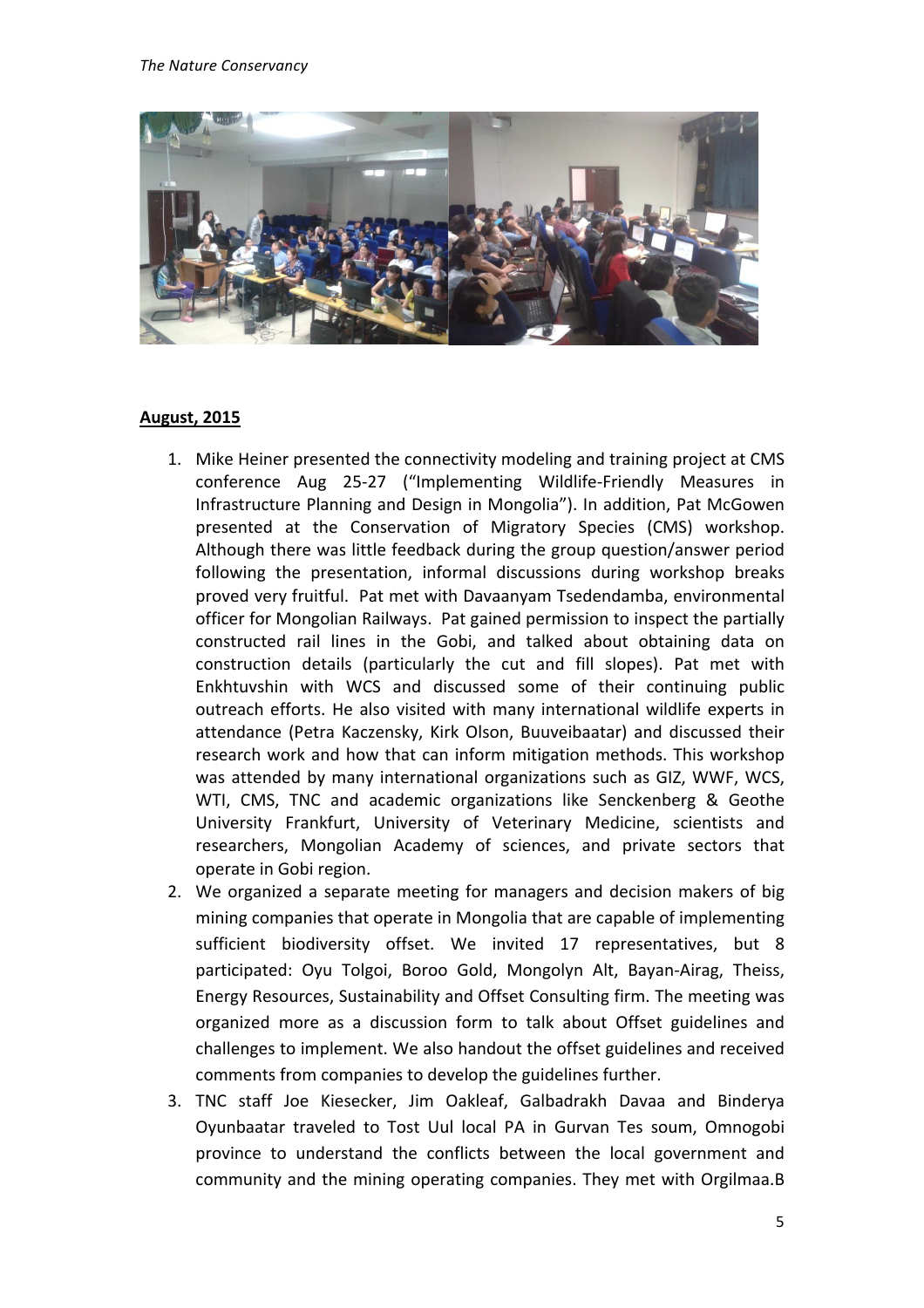/environmental officer/ and Omnogovi Provincial Director of Protected Lands within the Mongolian Ministry of Environment and Green Development and Tourism to discuss mitigation activities/issues and the MDT tool.

- 4. In Ulaanbaatar on 24 August 2015 Pat McGowen met with Dr. Gerelnyam at the Ministry of Transportation. We talked about mitigation methods and the feasibility of implementing them. We also talked about the Ministry's traffic data collection efforts and how they planned to improve them.
- 5. In Ulaanbaatar on 26 August 2015 McGowen met with Tsenguun Tsogt, the CEO of Gashuun Sukhait Road LLC.
- 6. In Tsotsetsgi on 31 August 2015 Pat met with Altankhuyag one of the local managers for the Gashuun Sukhait Road Company.

## September, 2015

- 1. Brad McRae(TNC) presented on connectivity modeling concepts and methods at the manager's meeting and the technical training (September 8, 2015). In addition, we presented two lectures to each audience on connectivity issues that are central to current planning challenges in Mongolia. Pat McGowen (Western Transportation Institute) presented on effects of transportation infrastructure on wildlife, data on traffic in Mongolia, and strategies for mitigating road impacts. Mike Heiner (TNC) presented preliminary results of a case study applying Circuitscape to khulan connectivity modeling in the Gobi desert.
- 2. For the connectivity and MDT trainings (September 9-11, 2015), we hosted 44 representatives from MEGDT, the United Nations Develop Programme, the Mongolian Academy of Sciences, Oyu Tolgoi, The Nature Conservancy, Wildlife Conservation Society, the National University of Mongolia, seven provincial governments, Altai Tavan Bogd National Park, the Mongolian Bird Conservation Center, the SPAN project, the Wild Sheep Center, and the Agency of Land Affairs, Geodesy and Cartography.
- 3. The soil training has gone well and we have had 24 people involved. During the eight days of training we did four field trips and excavated 12 soil pits. All trainees learned to describe soils, determine organic matter content using soil color charts, take pH and EC and determine what was usable soil in reclamation what should be avoided.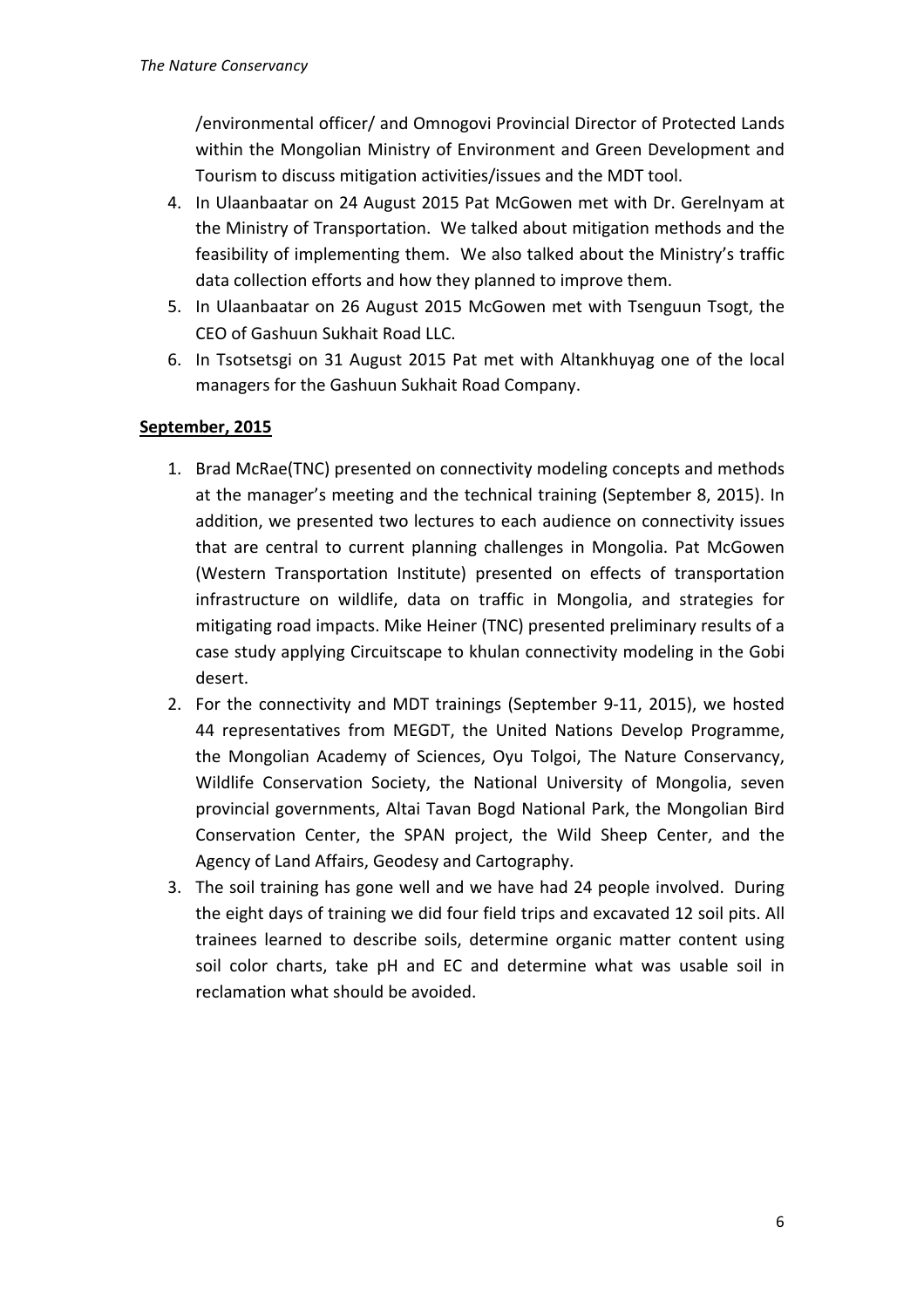### **October, 2015**

The TNC Mongolia program organized the offset implementation meeting by cooperating with the Ministry of Environment, Green Development and Tourism. The purpose of this meeting was offset planning, implementation, and stakeholder engagement. Giving and sharing information about offsets was designed to assist stakeholders in using the Mitigation Design Tool.

Twenty-nine (29) representatives from the MEGDT, EBRD, mining and environmental companies, non-governmental organizations, and international organizations participated in the meeting.

### **December, 2015**

- 1. A GIS specialist Tsogtsaikhan.B, a project coordinator Naranzul.B and assistant worker Purevbaatar of the TNC Mongolia Program organized and provided MDT training with the help of Bolorchuluun, who is a GIS lecturer of the Mongolian National University, School of Geography. Totally 28 people attended to the training, and most of them had GIS knowledge and were responsible for the environmental assessment. Training curriculum and content were according to the previous training, but the difference was the data that covered whole Mongolia. This training also included a utilization of the Web Tool. All participants were very active, and they estimated the training is relevant. The most of them requested to organize this type of training again. Moreover, they requested a recommendation session about conservancy planning activities related offset cost and site condition.
- 2. We created a blog and facebook page to share information about biodiversity offset:

Facebook page:

/**https://www.facebook.com/NPI-Mongolia-1552978878346002/?fref=nf**/

Blog name: NPI (Net Positive Impact) Mongolia

Blog url: **/http://npi-mongolia.blogspot.com/**

## **January, 2016**

1. Introductory level GIS and MDT training was organized for total of 45 government officials of Environment and Tourism departments, Land affairs and urban development administrations, Protected areas administrations, River basin Administrations of 5 Western provinces of Mongolia and Knovd University teachers. Basic introductory 3 day course was taught by Bolorchulun, GIS professor of National University of Mongolia, and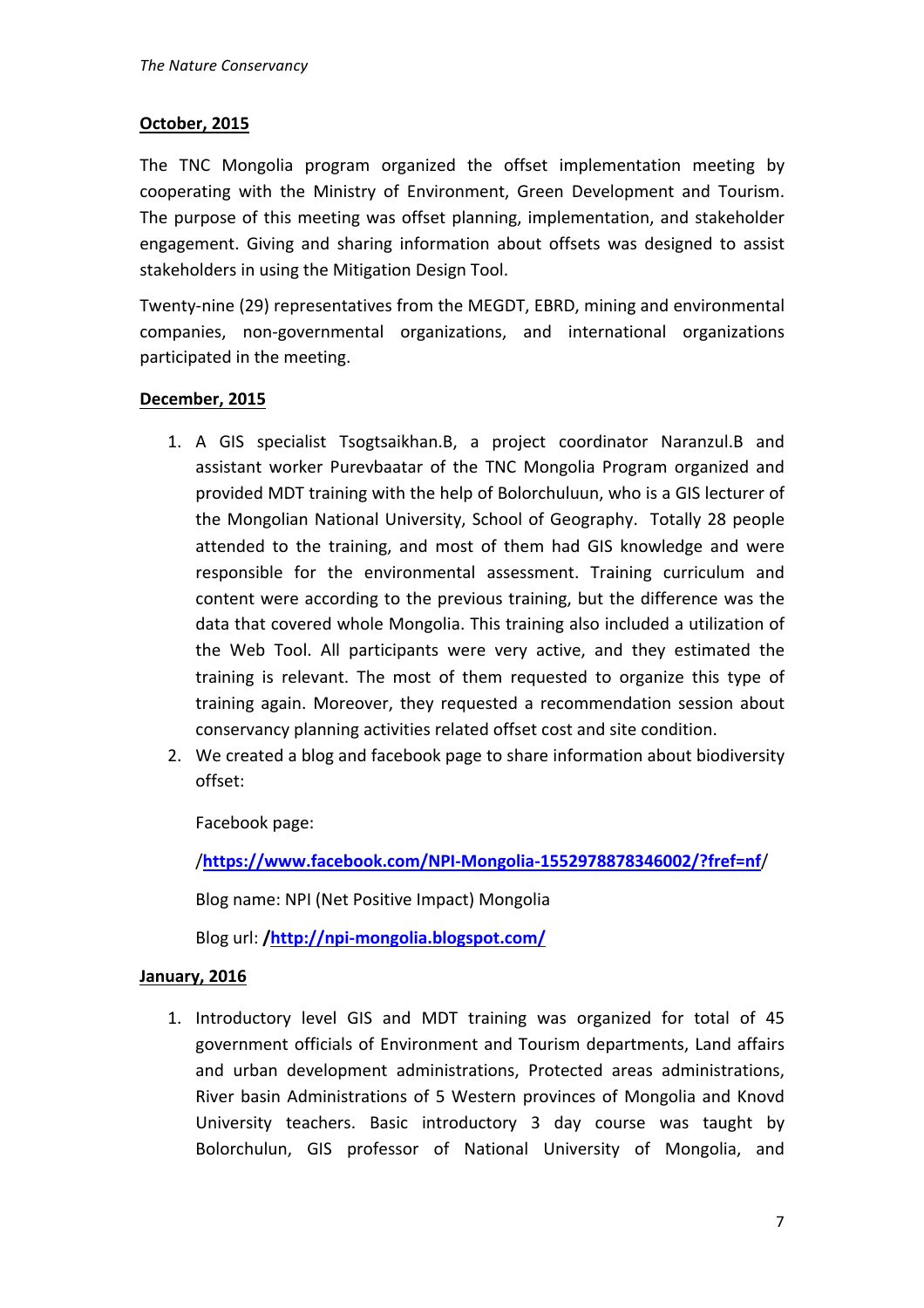Tsogtsaikhan, TNC GIS specialist, presented Western ecoregional assessment results and taught Mitigation Design Tool.

All course materials were given to attendants on flash drives that include lecture slides, exercises, help documents both in English and Mongolian, MDT installment and Data. According to the survey from participants, the training was useful for them and requested for more training. MDT tool requires introductory/intermediate level GIS knowledge and local government officials lack sufficient GIS knowledge, therefore organizing MDT training with GIS was very successful.

Out of 45 participants, 26 people rated 10, 5 people rated 9, 6 people rated 8, 2 people rated 7 and 1 person rated 6. 38 participants thought it was an important training to perform better at their duties.

- 2. In January 2016 TNC hosted a 6-member government delegation headed by Mr. Dejid Rinzaan, Director of Environment and Natural Resources Management Department, MEGDT on a learning exchange in Arlington, VA and field visits to mitigation sites near New Orleans, Louisiana. The purposes of the Mitigation Learning Exchange were to learn about the recent changes to US government mitigation policy, better understand The Nature Conservancy Mitigation Principles and to discuss major issues that need to be addressed in the new biodiversity offset regulation of Mongolia. In addition to the participation of TNC staff, US government officials from the Bureau of Land Management and the Environmental Protection Agency presented to the Mongolian delegation.
- 3. TNC transferred equipment requested by the Director-General, Mr. Dejid Rinzaan, to him during his visit to Washington for a mitigation study tour in January. The equipment included a Phantom 2 Vision drone and two Trimble Yuma 2 field computers. In addition, the missing sieves and soil color charts for the soil kits were provided, and two complete soil kits.

## February, 2016

1. TNC transferred remaining soil test equipment as requested by MEGDT to representatives from the aimags on 5th February 2016. The equipment included pH and EC meters. In addition, the sieves and soil color charts for the soil kits were provided to the Gobi aimags. We had invited ministry officials to join in the equipment transfer, but they were busy and accepted TNC to deliver equipment solely. After transferring the equipment, we sent official letters to all aimags informing them of the equipment transfer.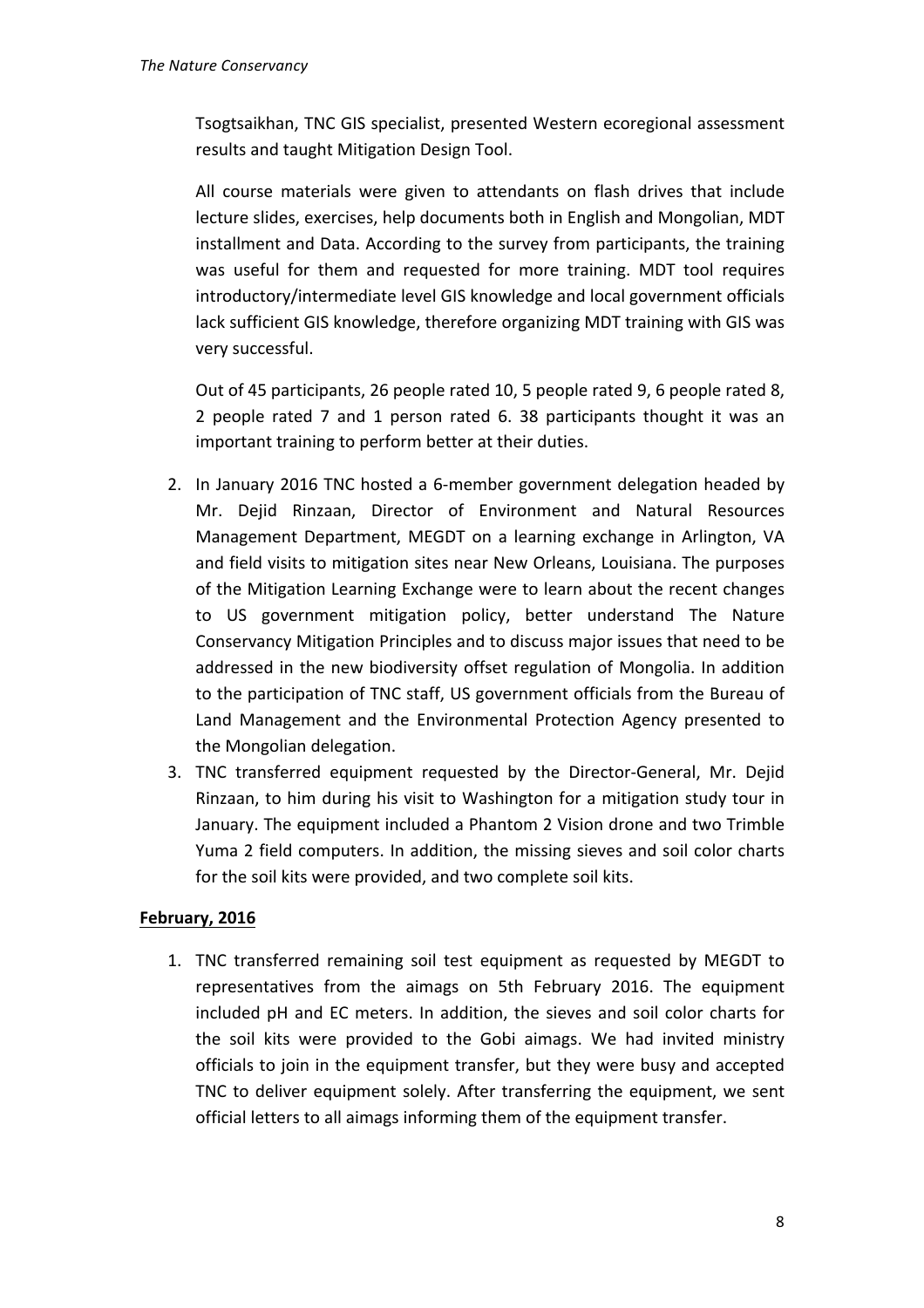2. We arranged to hold an offset meeting in every season. The first meeting of 2016 was held on 3rd of February (see photo), and included the participation of 23 government officials and representatives from mining and environmental companies. A presentation on the mitigation design tool was provided and participants discussed it and other issues related to offset procedures. 



## **March, 2016**

- 1. On March 24th we held an expert review workshop on Modeling Wildlife Movement and Barriers with scientists from NUM, MAS, MEGD, NGOs, and others. We presented the study design, discussed results, and compiled the comments. Totally 17 people participated this meeting.
- 2. James Oakleaf provided the MDT training during the week of March 28th, 2016 specific to understanding and using the MDT-Desktop. Two different groups of 49 people attended the trainings: federal and provincial government employees (i.e. MEGD & Aimag Enviornmental Agencies responsible for EIA law in Aimag), and private mining and environmental companies required to comply with the offset regulation. This required oneday classroom trainings occurring on two separate days for government employees (March 30th) and private employees (March 29th). For the oneday trainings, we had one overall objective of providing users with the knowledge and expertise to be able to use both the MDT-Desktop and MDT-Web. We accomplished this by providing one lecture, two demonstrations, and three exercises.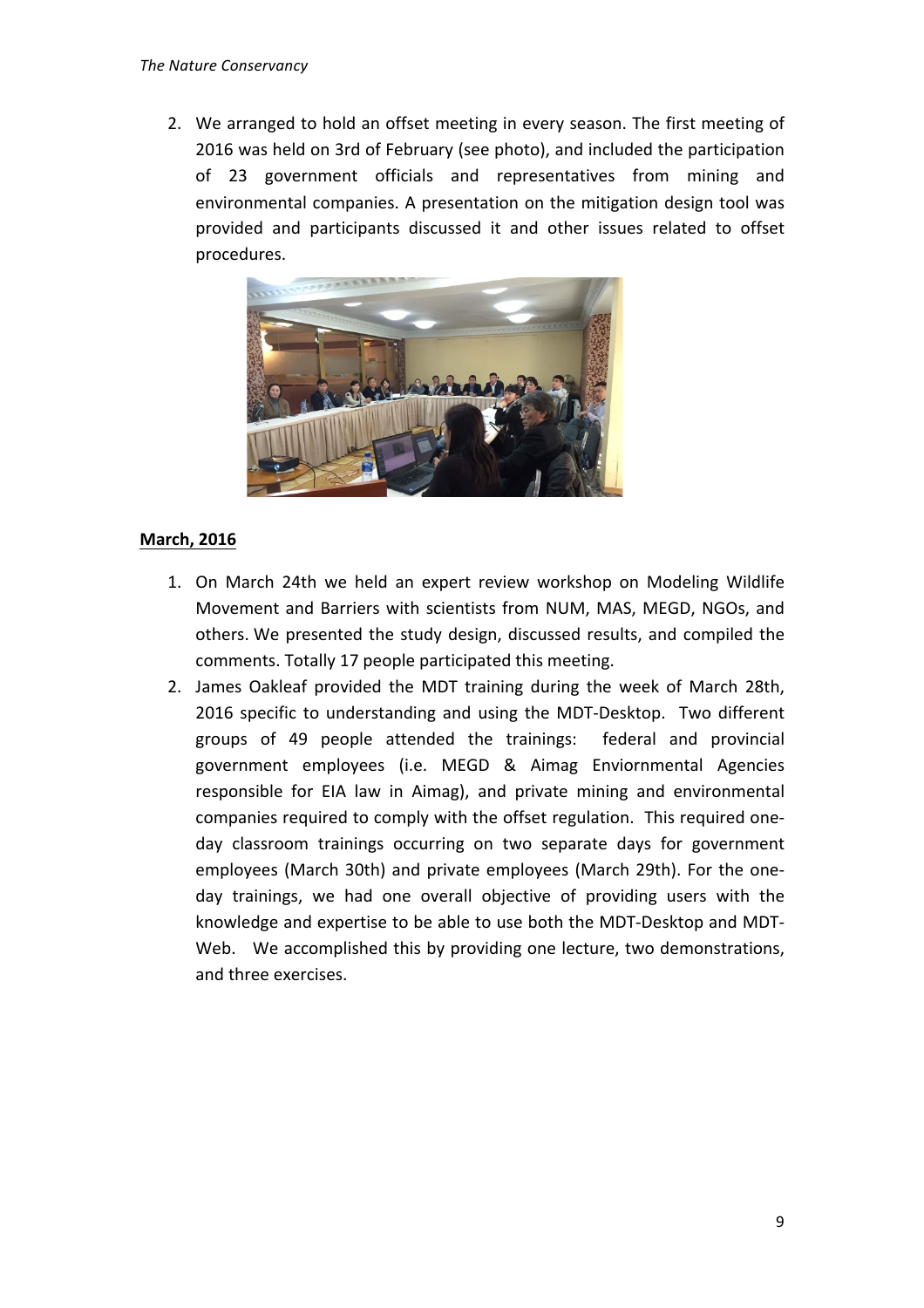## **April, 2016**

- 1. In early April we organized, with MEGDT and the Omnogobi Provincial authorities, a multi-stakeholder workshop to discuss issues and challenges related to biodiversity offsetting in the region. The workshop was attended by nearly 80 people from local communities, government at the province and soum levels, and companies operating in the South Gobi.
- 2. In late April we organized, with MEGDT and the Dornogobi Provincial authorities a multi-stakeholder workshop to discuss issues and challenges related to biodiversity offsetting in the region. The workshop was attended by nearly 70 people from local communities, government at the province and soum levels, and companies operating in Dornogobi province.
- 3. Galbadrakh Davaa participated in "Protection of wildlife movement, migration and habitat connectivity, legal framework" discussion to present Mike Heiner and Brad McRae's "Modeling wildlife movement" presentation and study results on April 15, 2016. The meeting was organized by MEGDT, GEF, UNDP, WWF and Institute of Biology of Mongolia and was attended by 53 people representing these organizations and other organizations that do similar research on this topic.

## **May, 2016**

The Nature Conservancy and the Ministry of Environment, Green Development and Tourism (MEGDT) organised the final workshop on "Capacity building for MEGDT in relation to biodiversity and conservation in the Southern Gobi Desert" project. The final workshop focused on the project outcomes and on how to strengthen the partnership between the government, private entities, and international organizations. The participants had the opportunity to share their experience and knowledge on measures and policies for mitigation hierarchy in particular the roles of biodiversity offsets and connectivity conservation. This workshop was attended by 73 people from many organizations such as MEGDT, EBRD, GIZ, WWF, WCS, IFC, KfW, TNC, Mongolian Academy of sciences, and private sectors.

#### **Conclusion**

In sum up, The Nature Conservancy organized 16 meetings, 9 trainings, 9 workshops for over 700 people from funding organizations, MEGDT, NGOs, private companies and science academies. If we consider the meetings organized by other organizations, TNC provided the project information for 1201 people by discussion and presentation.

We got the feedback from all training participants. As a result of the feedback from connectivity training, 21 percent of total participants was not aware about